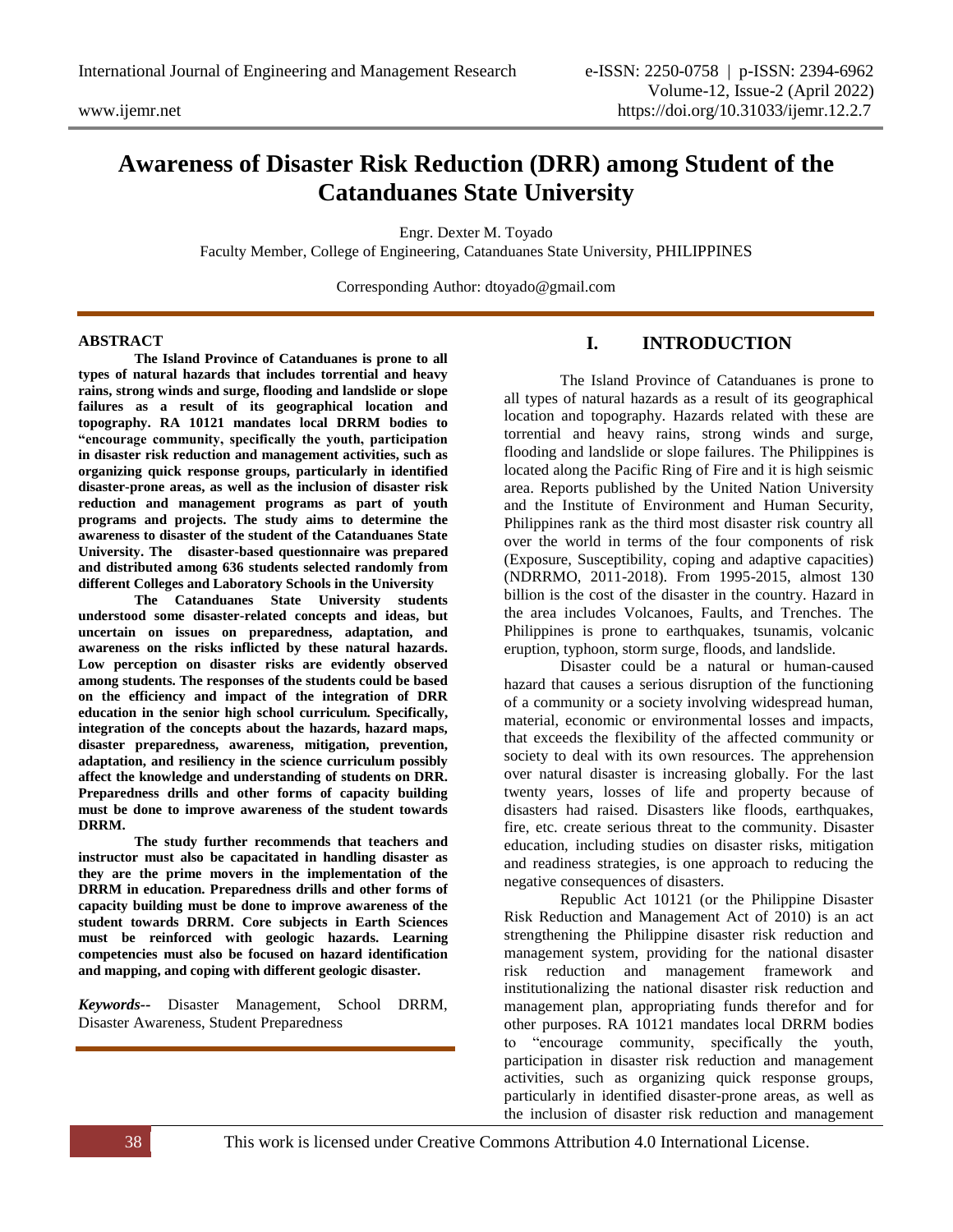programs as part of youth programs and projects."It requires DepEd, CHED, and TESDA to integrate disaster risk education in school curricula. The purpose is to institutionalize the disaster risk reduction and management (DRRM) through its integration into the school curriculum. The law mandates that DepEd, CHED, and TESDA to facilitate in the implementation of DRRM. DepEd, CHED, and TESDA officials agreed, saying students and teachers must be equipped with knowledge on mitigating and managing hazards and risks brought by natural disasters like earthquakes.

# **II. RESEARCH METHODOLOGY**

The disaster based questionnaire was prepared and distributed among 636 students selected randomly from different Colleges and Laboratory Schools in the University. The purpose and method of the study undertaken was explained to the students to get their consent. The instrument of research was a validated selfadministered questionnaire based on literature available for the topic. The questionnaire was designed to assess students' knowledge and awareness, about disaster preparedness. The survey questionnaire was adopted by the researchers from the study of Catedral et.al and

Tuladhar et al. The survey questionnaire from this study is a validated data collection tool based from different research studies and literatures in investigating DRR knowledge.

The respondents answered twenty five (25) questions that were categorized into seven. These categories on DRR knowledge are the following: disasterrelated knowledge, disaster prevention and mitigation, disaster capacity building, Disaster preparedness and response, Disaster rehabilitation and reconstruction, and disaster perception. Disaster-related knowledge refers to the information and familiarity of the respondent on the occurrence of disaster, and of being informed about disaster risk education training and seminar. Disaster prevention and mitigation corresponds to any measure taken in advance which aims to reducing the impact of the disaster through various mitigation methods which may be structural or non-structural.

A five-point Likert scale  $(5 =$  Strongly Agree,  $4 =$ Agree,  $3 =$  uncertain,  $2 =$  Dis-Agree, and  $1 =$  Strongly Disagree) was used to determine the responses of students on different issues of DRR. The five responses in the survey questionnaire were also rephrased with terminologies suited for DRR issues based on the study of Tuladhar et al.and Catedral et.al.

| <b>Table 1.</b> Disaster fish requetion issues and responses |            |            |           |              |                     |  |  |
|--------------------------------------------------------------|------------|------------|-----------|--------------|---------------------|--|--|
| <b>DRR</b> Issues                                            |            |            | Responses |              |                     |  |  |
|                                                              | Strongly   | Agree      | Neutral   | Disagree     | Strongly            |  |  |
|                                                              | Agree      |            |           |              | Disagree            |  |  |
| 1. Disaster-related knowledge                                | Well       | understood | Neutral   | Mis          | Strongly mis        |  |  |
|                                                              | understood |            |           | understood   | understood          |  |  |
| 2. Disaster Prevention and                                   | Well       | understood | Neutral   | Mis          | Strongly mis        |  |  |
| Mitigation                                                   | understood |            |           | understood   | understood          |  |  |
| 3. Disaster capacity building                                | Well aware | aware      | Neutral   | un aware     | Strongly            |  |  |
|                                                              |            |            |           |              | unaware             |  |  |
| 4. Disaster preparedness                                     | Very ready | ready      | Neutral   | Not ready    | <b>Strongly Not</b> |  |  |
|                                                              |            |            |           |              | ready               |  |  |
| 5. Disaster response                                         | Very ready | ready      | Neutral   | Not ready    | <b>Strongly Not</b> |  |  |
|                                                              |            |            |           |              | ready               |  |  |
| 6. Disaster rehabilitation and                               | Well aware | aware      | Neutral   | un aware     | <b>Strongly Not</b> |  |  |
| reconstruction                                               |            |            |           |              | aware               |  |  |
| 7. Disaster risk perception                                  | Well       | perceived  | Neutral   | Not perceive | Strongly not        |  |  |
|                                                              | perceived  |            |           |              | perceive            |  |  |

|  |  |  | Table 1: Disaster risk reduction issues and responses |
|--|--|--|-------------------------------------------------------|
|  |  |  |                                                       |

# **III. RESULTS**

Table 2 shows the mean percentages of each response option of the CSU students on disaster-related knowledge. Responses in all cases of disaster-related knowledge are significantly different. Out of 120 respondents, 59.2% is uncertain when a disaster will take place, followed by 15.00% who understood on this DRR issue. Majority of respondents (42.50%) have no clear knowledge on the idea that there is no prevention for the occurrence of disasters. There is also a higher percentage of students (46.70%) who understood the importance of participating on a disaster risk education seminar and training, followed by 40.00%, and 5.00%of the CSU students who have no clear idea and find it confusing on this important issue.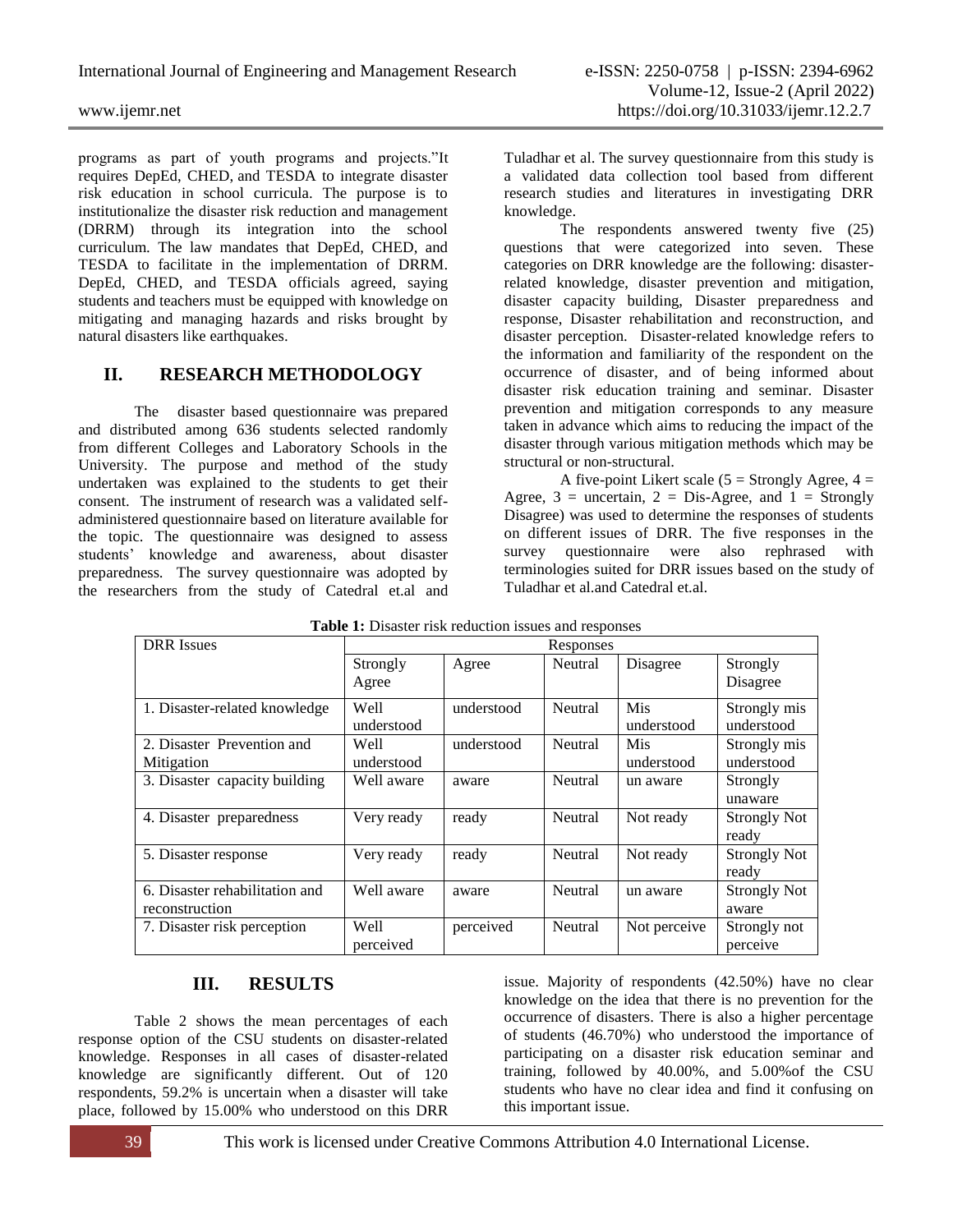| <b>Table 2:</b> Mean percentages of each response option on disaster-related knowledge |            |            |         |            |            |  |  |  |
|----------------------------------------------------------------------------------------|------------|------------|---------|------------|------------|--|--|--|
| 1. Disaster-related knowledge                                                          | Well       | Understood | Not     | Poorly     | Failed to  |  |  |  |
|                                                                                        | understood |            | certain | understood | understood |  |  |  |
| I know when a disaster will happen                                                     | 6.7%       | 15.0%      | 59.2%   | 11.7%      | 7.5%       |  |  |  |
| I know there is no prevention for the                                                  |            |            |         |            |            |  |  |  |
| occurrence of disaster                                                                 | 17.5%      | 17.5%      | 42.5%   | 16.7%      | 5.8%       |  |  |  |
| I participates in disaster awareness                                                   |            |            |         |            |            |  |  |  |
| campaigns                                                                              | 7.5%       | 46.7%      | 40.0%   | 5.0%       | 0.8%       |  |  |  |

**Table 2:** Mean percentages of each response option on disaster-related knowledge

Responses in all cases of disaster prevention and mitigation are significantly different. Most of the respondents understand of the disaster and emergency management being implemented by the government. They are also optimistic on the effort of the government in

providing training and information about disaster. But majority are uncertain about the shelter for disaster. Most of the respondents understand the importance of building disaster proof infrastructure.

| 2. Disaster Prevention and               | Well       | Understood | <b>Not</b> | Poorly     | Failed to  |
|------------------------------------------|------------|------------|------------|------------|------------|
| <b>Mitigation</b>                        | understood |            | certain    | understood | understood |
| I know there is a disaster and           |            |            |            |            |            |
| emergency management in place            | 18.3%      | 43.3%      | 35.0%      | 2.5%       | 0.8%       |
| I know the government is providing       |            |            |            |            |            |
| training and information about disaster. |            |            |            |            |            |
|                                          | 24.2%      | 54.2%      | 19.2%      | 2.5%       | $0.0\%$    |
| I know that everyone is aware of the     |            |            |            |            |            |
| shelter for disaster                     | 14.3%      | 34.5%      | 44.5%      | 4.2%       | 2.5%       |
| I know the importance of building        |            |            |            |            |            |
| disaster proof infrastructure            | 20.8%      | 42.5%      | 34.2%      | 2.5%       | $0.0\%$    |

|  |  |  |  |  |  | <b>Table 3:</b> Mean percentages of each response option on disaster prevention and mitigation |  |
|--|--|--|--|--|--|------------------------------------------------------------------------------------------------|--|
|--|--|--|--|--|--|------------------------------------------------------------------------------------------------|--|

Table 4 shows the mean percentages of each response option of CSU students on disaster Capacity Building. Responses in all cases are significantly different. The highest percentage of students are aware of the significance and importance of sharing and discussing knowledge and experience of disaster to everyone. High percentage also are aware that the government is ready to provide assistance after disaster. They are also aware that the government has the technology and resources to respond in disaster. However 38.3% are aware followed by 35.8% are uncertain when ask about participation in a disaster risk education or seminar and training.

|  | Table 4: Mean percentages of each response option Disaster Capacity Building |  |  |
|--|------------------------------------------------------------------------------|--|--|
|--|------------------------------------------------------------------------------|--|--|

| 3. Disaster capacity building            | Well aware | Aware | <b>Not</b> | Poorly  | Not aware |
|------------------------------------------|------------|-------|------------|---------|-----------|
|                                          |            |       | certain    | aware   |           |
| I am aware of the significance and       |            |       |            |         |           |
| importance of sharing and discussing     |            |       |            |         |           |
| knowledge and experience of disaster to  |            |       |            |         |           |
| everyone                                 | 18.3%      | 71.7% | 10.0%      | $0.0\%$ | $0.0\%$   |
| I know the government is ready to        |            |       |            |         |           |
| provide assistance after disaster        | 20.8%      | 43.3% | 29.2%      | 6.7%    | $0.0\%$   |
| I know the government has the            |            |       |            |         |           |
| technology and resources to respond in   |            |       |            |         |           |
| disaster                                 | 10.8%      | 47.5% | 40.0%      | 1.7%    | $0.0\%$   |
| I have been a participants in a disaster |            |       |            |         |           |
| risk education seminar and training      | 13.3%      | 38.3% | 35.8%      | 10.8%   | 1.7%      |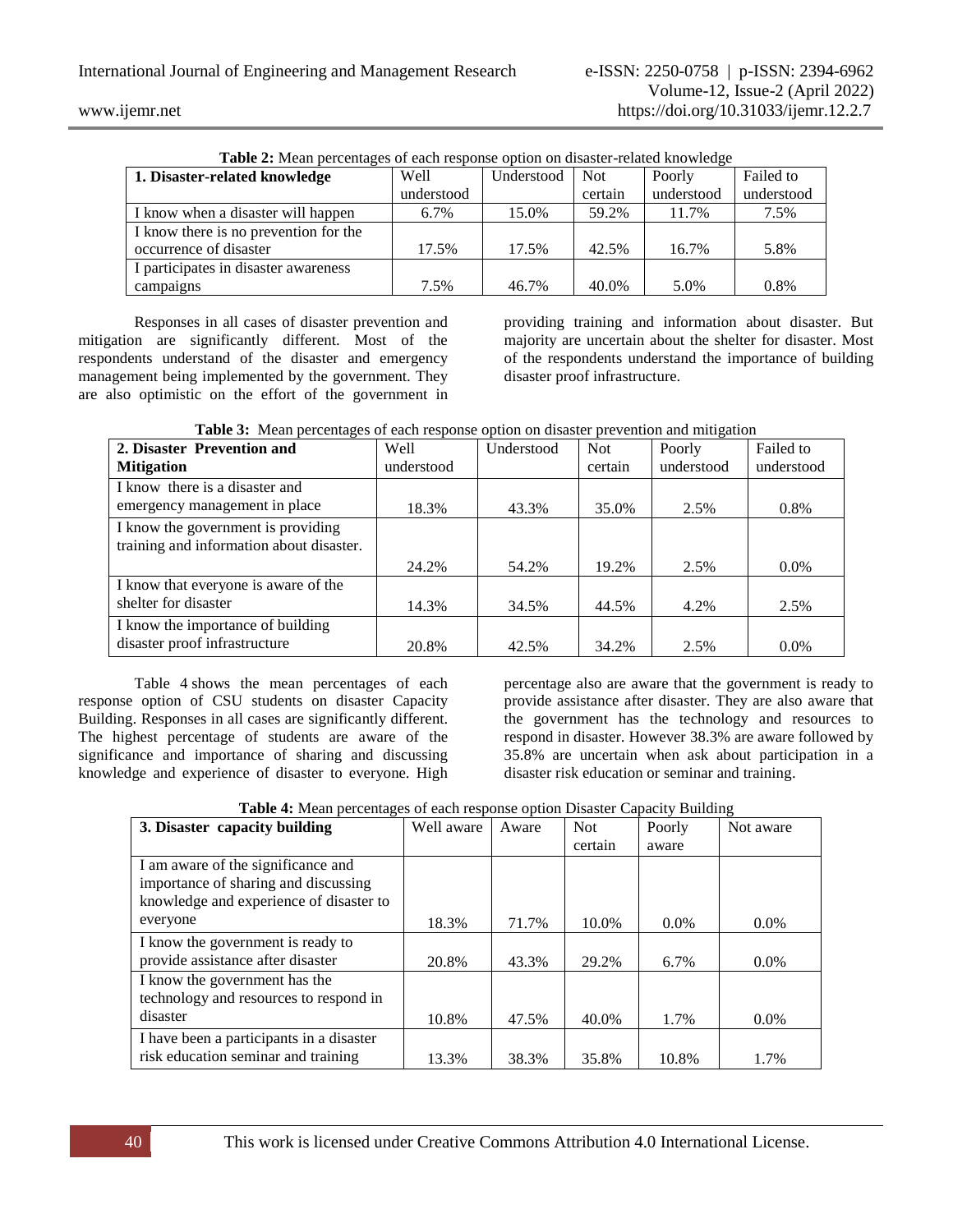Responses in all cases of disaster preparedness and readiness are significantly different. Most of the respondents are uncertain about awareness and information of the evacuation plans, routes, shelter areas or evacuation centers, and open space in case of a disaster. Most respondent however are aware of the early warning

system in place. Respondent also are aware to whom they will seek assistance and where to coordinate with agency during and after disaster. Respondents are uncertain of their readiness and their knowledge and training on disaster. They are also uncertain about the hazards and disaster prone areas as shown in Table 5.

| <b>Tuble of Mount percentages of disaster preparedness.</b> |            |       |            |        |            |  |
|-------------------------------------------------------------|------------|-------|------------|--------|------------|--|
| 4. Disaster preparedness                                    | Very ready | ready | <b>Not</b> | Poorly | <b>Not</b> |  |
|                                                             |            |       | certain    | ready  | ready      |  |
| I am aware and informed of the evacuation plans,            |            |       |            |        |            |  |
| routes, shelter areas or evacuation centers, and open       |            |       |            |        |            |  |
| space in case of a disaster                                 | 19.2%      | 35.0% | 41.7%      | 3.3%   | 0.8%       |  |
| I am aware of the early warning system                      | 11.8%      | 48.7% | 36.1%      | 3.4%   | $0.0\%$    |  |
| I know where to ask help and coordinate with                |            |       |            |        |            |  |
| agency during and after disaster                            | 15.8%      | 45.0% | 36.7%      | 2.5%   | 0.0%       |  |
| I am ready with emergency kits in case of disaster          |            |       |            |        |            |  |
|                                                             | 9.2%       | 40.8% | 43.3%      | 6.7%   | $0.0\%$    |  |
| I am equip with training and knowledge for disaster         |            |       |            |        |            |  |
|                                                             | 5.8%       | 39.2% | 48.3%      | 6.7%   | $0.0\%$    |  |
| I am aware about the hazards and disaster prone             |            |       |            |        |            |  |
| areas                                                       | 11.0%      | 29.7% | 50.8%      | 8.5%   | $0.0\%$    |  |

### **Table 5:** Mean percentages of disaster preparedness.

Table 6 shows the mean percentages of each response option of CSU students on disaster response. Responses in all cases are significantly different. The highest percentage of students are ready and the government and other agency will isolate them and

evacuation will commence after the disaster. Highest percentage are also ready and the government will provide rescue during or immediately after the disaster. They also believe that they will be provided with immediate assistance, food, shelter and other basic needs.

| <b>Those</b> of mean percentages of <i>Disaster</i> response                                             |       |       |            |         |            |  |
|----------------------------------------------------------------------------------------------------------|-------|-------|------------|---------|------------|--|
| 5. Disaster response                                                                                     | Very  | ready | <b>Not</b> | Poorly  | <b>Not</b> |  |
|                                                                                                          | ready |       | certain    | ready   | ready      |  |
| The government and other agency will isolate<br>people impacted by disaster from the impacted area       |       |       |            |         |            |  |
| after the disaster strikes (Evacuation)                                                                  | 11.7% | 56.7% | 30.0%      | 1.7%    | $0.0\%$    |  |
| The government and other agency will provide<br>rescue during or immediately after a disaster.           | 17.5% | 62.5% | 19.2%      | 0.8%    | $0.0\%$    |  |
| The government and other agency will provide with<br>immediate assistance, food, shelter and other basic |       |       |            |         |            |  |
| needs.                                                                                                   | 15.4% | 61.5% | 20.5%      | $0.9\%$ | 1.7%       |  |

**Table 6:** Mean percentages of Disaster response

Table 7 shows the mean percentages of each response option of CSU students on disaster rehabilitation and reconstruction. Responses in all cases are significantly different. The highest percentage of students are aware that restoration of basic services and facilities for the functioning of community affected by disaster. Highest percentage also of 48.30% are aware and 41.70% are

uncertain about reconstruction and rebuilding and sustainable restoration of resilient critical infrastructures, services, housing, facilitates livelihoods is required for the full functioning of a community or a society affected by a disaster, aligning with the principles of sustainable development and "build back better", to avoid or reduce future disaster risk.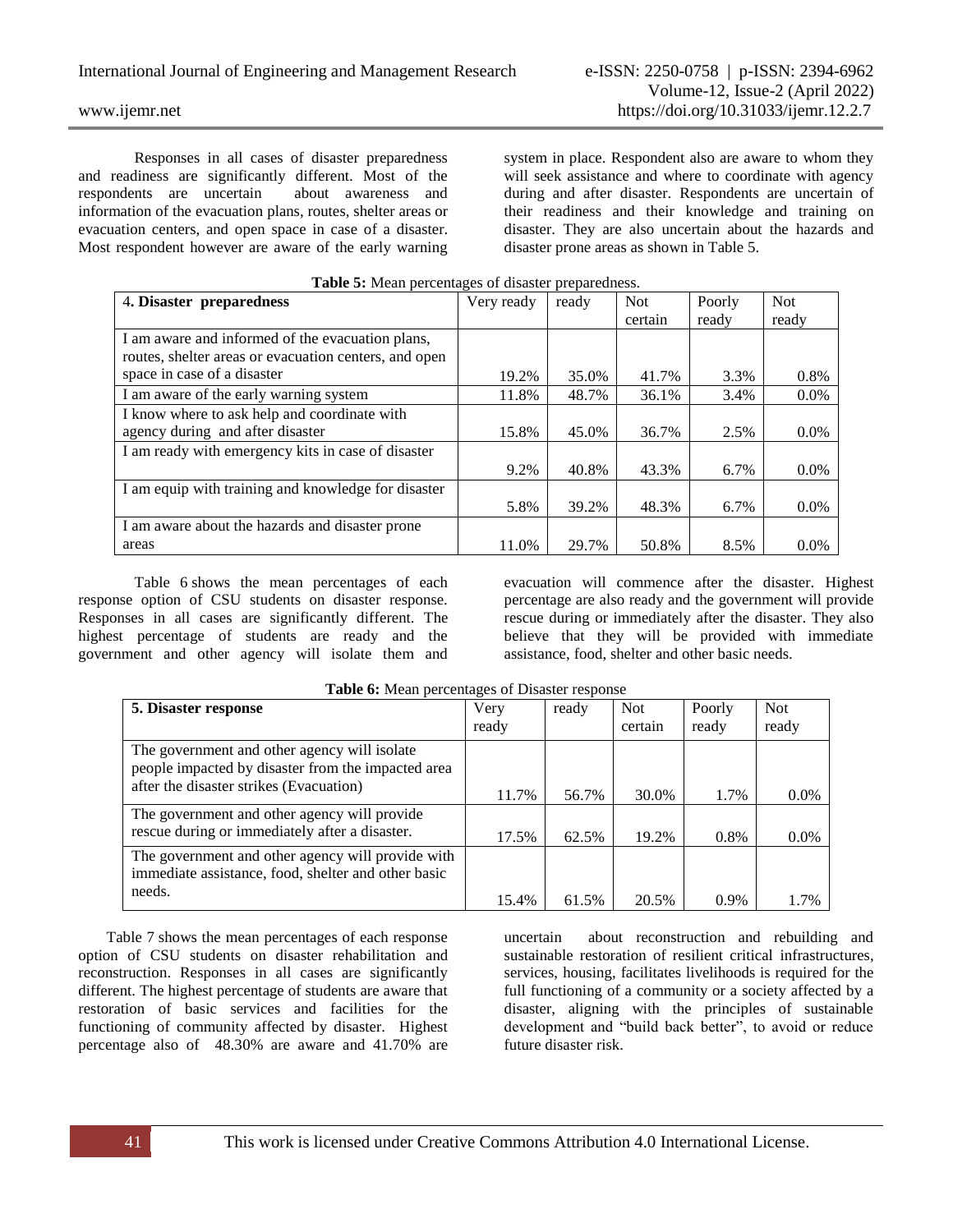| <b>Table 1.</b> Micall percentages of Disaster renaomiation and reconstruction |            |       | <b>Not</b> |        |            |
|--------------------------------------------------------------------------------|------------|-------|------------|--------|------------|
| 6. Disaster rehabilitation and reconstruction                                  | Well aware | Aware |            | Poorly | <b>Not</b> |
|                                                                                |            |       | certain    | aware  | aware      |
| I am aware that restoration of basic services and                              |            |       |            |        |            |
| facilities for the functioning of a community or a                             |            |       |            |        |            |
| society affected by a disaster.                                                | 8.4%       | 45.4% | 42.9%      | 1.7%   | 1.7%       |
| I know about reconstruction and rebuilding and                                 |            |       |            |        |            |
| sustainable restoration of resilient critical                                  |            |       |            |        |            |
| infrastructures, services, housing, facilities and                             |            |       |            |        |            |
| livelihoods is required for the full functioning of a                          |            |       |            |        |            |
| community or a society affected by a disaster,                                 |            |       |            |        |            |
| aligning with the principles of sustainable                                    |            |       |            |        |            |
| development and "build back better", to avoid or                               |            |       |            |        |            |
| reduce future disaster risk.                                                   | 7.5%       | 48.3% | 41.7%      | 2.5%   | $0.0\%$    |

**Table 7:** Mean percentages of Disaster rehabilitation and reconstruction

Table 8 shows that the highest percentages of students, 40.80% and 32.5%, perceived and well perceived that significant disaster will definitely happen in the future. 58.3% are uncertain and only 27.5% perceived about the

shelter that can withstand disaster? While 43.3% are poorly considered their current location as safe from the disaster while 32.5% are uncertain.

| <b>Table 8:</b> Mean percentage of Disaster Risk Perception |           |           |            |          |            |  |  |  |
|-------------------------------------------------------------|-----------|-----------|------------|----------|------------|--|--|--|
| 7. Disaster risk perception                                 | Well      | Perceived | <b>Not</b> | Poorly   | <b>Not</b> |  |  |  |
|                                                             | perceived |           | certain    | perceive | perceive   |  |  |  |
| I am sure that significant disasters will                   |           |           |            |          |            |  |  |  |
| definitely happen in the future                             | 32.5%     | 40.8%     | 25.8%      | 0.8%     | $0.0\%$    |  |  |  |
| I am sure that my shelter can withstand a                   |           |           |            |          |            |  |  |  |
| disaster                                                    | 6.7%      | 27.5%     | 58.3%      | 7.5%     | $0.0\%$    |  |  |  |
| I consider my current location is safe from                 |           |           |            |          |            |  |  |  |
| disaster                                                    | 5.8%      | 18.3%     | 32.5%      | 43.3%    | 0.0%       |  |  |  |

**Table 8:** Mean percentage of Disaster Risk Perception

# **IV. DISCUSSION**

The United Nations International Strategy for Disaster Reduction (UNISDR) stated that effective Disaster Risk Reduction education is in the basic education curriculum integration. This will strengthens the culture of awareness, preparedness, mitigating measures, and resiliency among the students. The present Philippine government addresses and implements these recommendations of UNISDR by disseminating disaster risk assessment, reduction and management knowledge among government employees, local households, students, and other stakeholders, and designing frameworks of DRR measures. The DepEd of the Philippines prioritizes the incorporation of DRRM into the national basic education system as well as in Higher education. DepEd implements the comprehensive DRRM in the Basic Education Framework. Schools should be guided by this Framework for an effective assessment, planning, and, prevention, mitigation, preparedness, response, rehabilitation and implementation of DRR. Based from the School DRRM Manual of DepEd, the children or the youth should have a great involvement in educational activities that promote DRR awareness. DRRM is now a component of subjects

42 This work is licensed under Creative Commons Attribution 4.0 International License.

like science and technology, and social science for elementary and junior high school. DRRM is already an independent subject for senior high school, Disaster preparedness and management education has been reinforced through programs and projects spearheaded by non-government agencies and the local government units. Trainings and seminars were being conducted in schools and including hazard drills to enforce the awareness of the student towards disaster.

# **V. CONCLUSION**

The Catanduanes State University students understood some disaster-related concepts and ideas, but uncertain on issues on preparedness, adaptation, and awareness on the risks inflicted by these natural hazards. Low perception on disaster risks are evidently observed among students. The responses of the students could be based on the efficiency and impact of the integration of DRR education in the senior high school curriculum. Specifically, integration of the concepts about the hazards, hazard maps, disaster preparedness, awareness, mitigation, prevention, adaptation, and resiliency in the science curriculum possibly affect the knowledge and